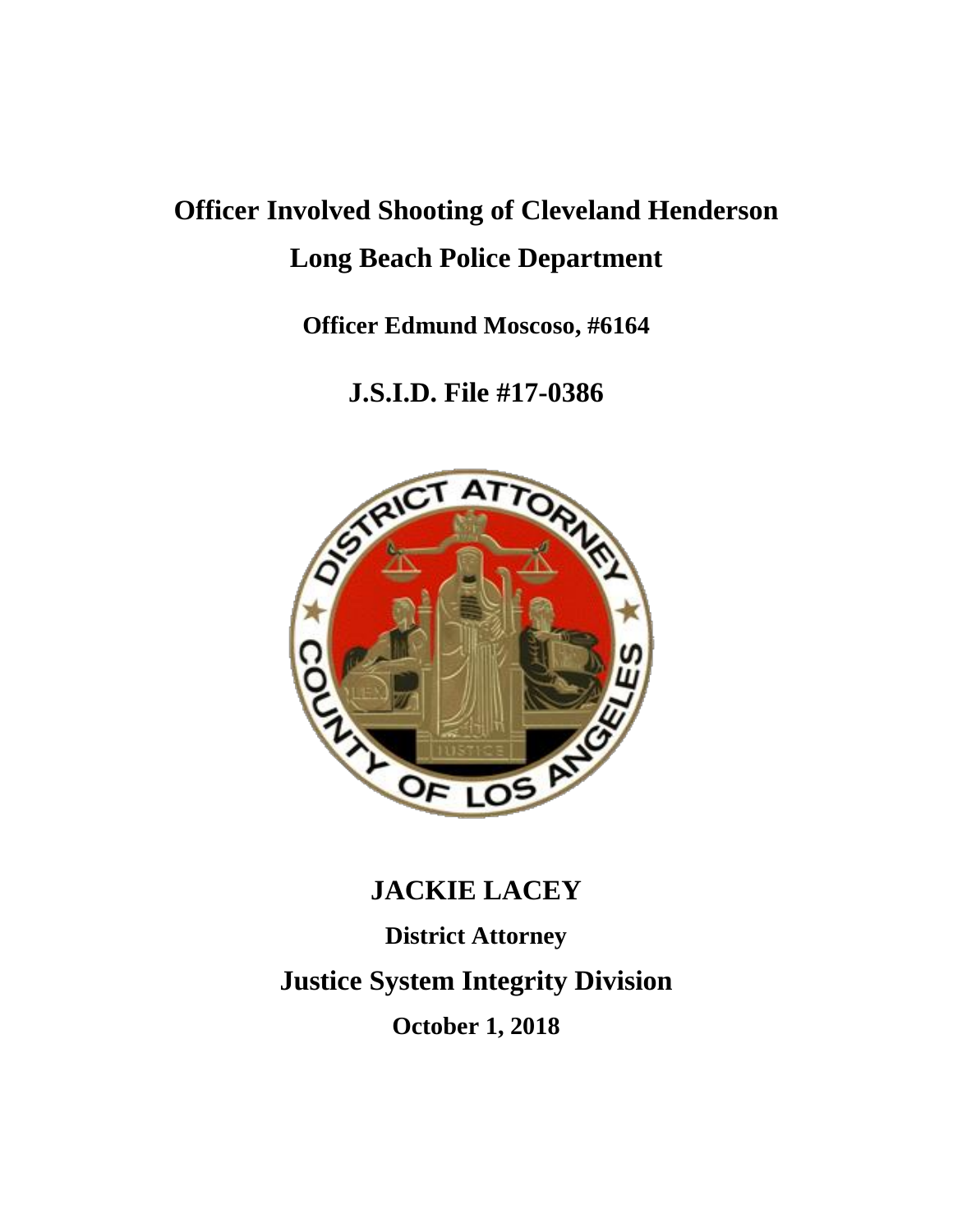#### **MEMORANDUM**

| TO:             | <b>CHIEF ROBERT G. LUNA</b><br>Long Beach Police Department<br>400 W. Broadway<br>Long Beach, California 90802 |
|-----------------|----------------------------------------------------------------------------------------------------------------|
| FROM:           | <b>JUSTICE SYSTEM INTEGRITY DIVISION</b><br>Los Angeles County District Attorney's Office                      |
| <b>SUBJECT:</b> | <b>Officer Involved Shooting of Cleveland Henderson</b><br>J.S.I.D. File #17-0386<br>L.B.P.D. DR #17-47116     |
| DATE:           | October 1, 2018                                                                                                |

The Justice System Integrity Division of the Los Angeles County District Attorney's Office has completed its review of the August 6, 2017, non-fatal shooting of Cleveland Henderson by Long Beach Police Department (LBPD) Officer Edmund Moscoso. We have determined that Officer Moscoso acted in the lawful defense of another when he used deadly force against Henderson.

The District Attorney Command Center was notified of this shooting on August 7, 2017, at approximately 2:30 a.m. The District Attorney Response Team responded to the scene and was given a briefing and walk-through by LBPD Sergeant Megan Zabel.

The following analysis is based on reports and other materials including a 9-1-1 call, radio communications, recorded interviews of witnesses, video surveillance recordings, and photographs submitted by LBPD.

### **FACTUAL ANALYSIS**

On August 6, 2017, at approximately 10:46 p.m., a person called 9-1-1 and reported that Jaime G. had been stabbed in the head. Officers responded to Washington Place in Long Beach, where they contacted Jaime G. and observed multiple lacerations to her face and shoulders. Jaime G. told the officers, "[Henderson] did this, and there is still a girl inside, it's the house on 9th Street." The officers were directed to a house at the intersection of 9th Street and Washington Place, just south of their location.

Officers responded to Washington Place, a small one-bedroom house, and heard Susan W. screaming. Officers looked inside the house through a window and saw Henderson holding what they believed to be a knife to Susan W.'s throat. Henderson held Susan W.'s back to his chest and wrapped his arm around her neck. Henderson continuously moved Susan W. back and forth from the living room to the bedroom of the house.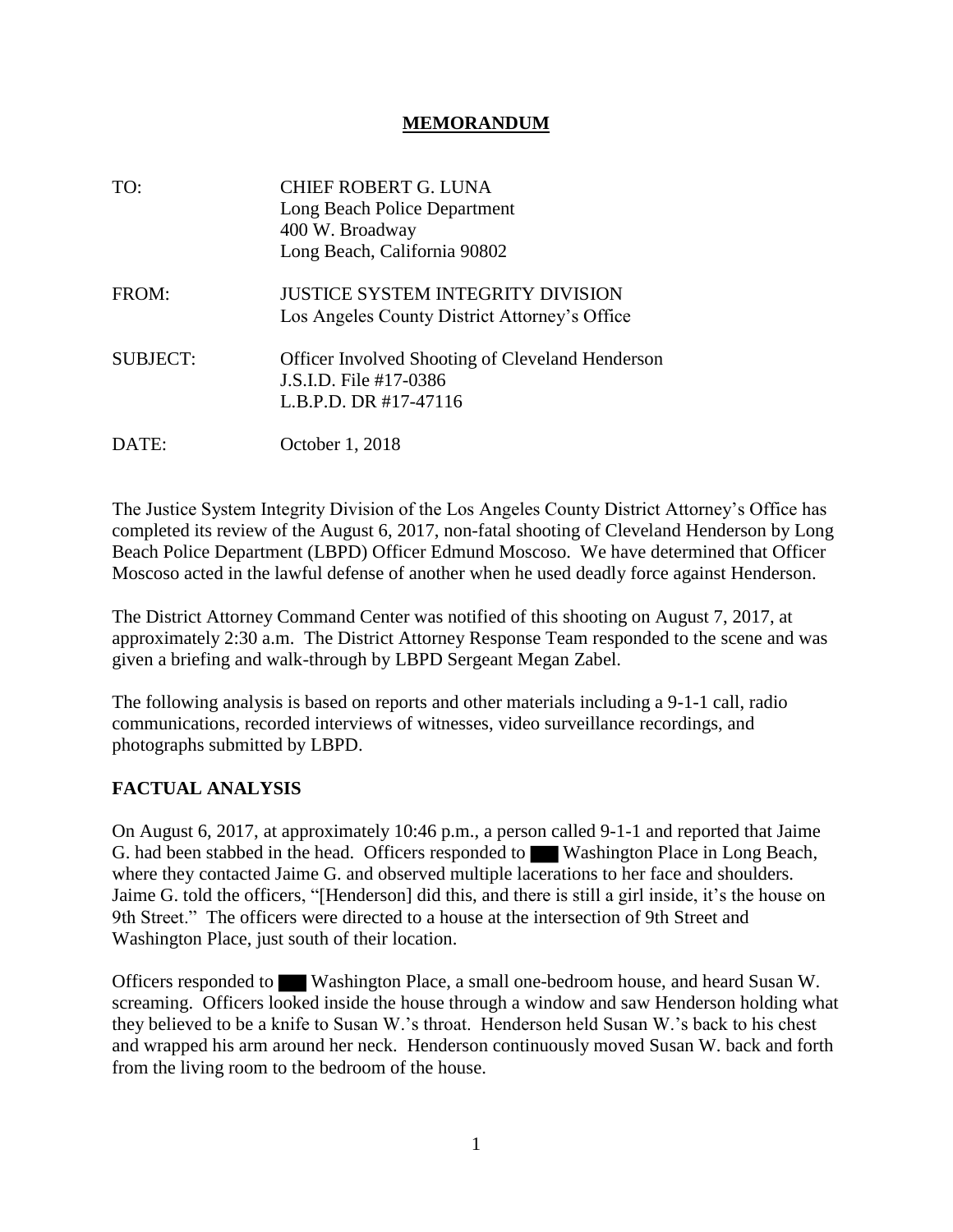Officer David Chamberlain, a member of the Hostage Negotiation Team, gave Henderson numerous commands, using a patrol vehicle's public announcement system, to drop the knife and surrender. Henderson did not comply. While LBPD attempted to negotiate with Henderson, Susan W. was screaming for help. Henderson stated several times that he was not coming out and yelled, "You're going to have to kill me!" Henderson was also heard yelling, "If I die, she dies!" and, "She's the Bonnie to my Clyde." At approximately 11:18 p.m, John C., a friend of Susan W., exited the house. Henderson remained inside with Susan W.

Soon thereafter, Moscoso arrived and positioned his department issued assault rifle on top of the hood of a parked vehicle directly across the street from the front door of the house. At approximately 11:38 p.m., Moscoso fired one .223 round striking Henderson in the face. LBPD safely removed Susan W. from the house, and Henderson was transported to the hospital.



Parked vehicle where Moscoso took his firing position across the street from the house.

### **Statement of Jaime G.**

On August 7, 2017, at approximately 4:00 a.m., investigators interviewed Jaime G. at the hospital, where she had received sutures for the stab wounds she suffered to her forehead, shoulder, forearm and hand. During the interview, Jaime G. appeared to have a difficult time staying awake, and she recounted fragments of earlier events. Jaime G. stated that she knows Henderson and that they both used methamphetamine earlier in the day. She was sleeping on a couch in the house, and woke up to Henderson strangling Susan W. An argument then ensued between Jaime G. and Henderson, whereupon Henderson stabbed her several times with a knife.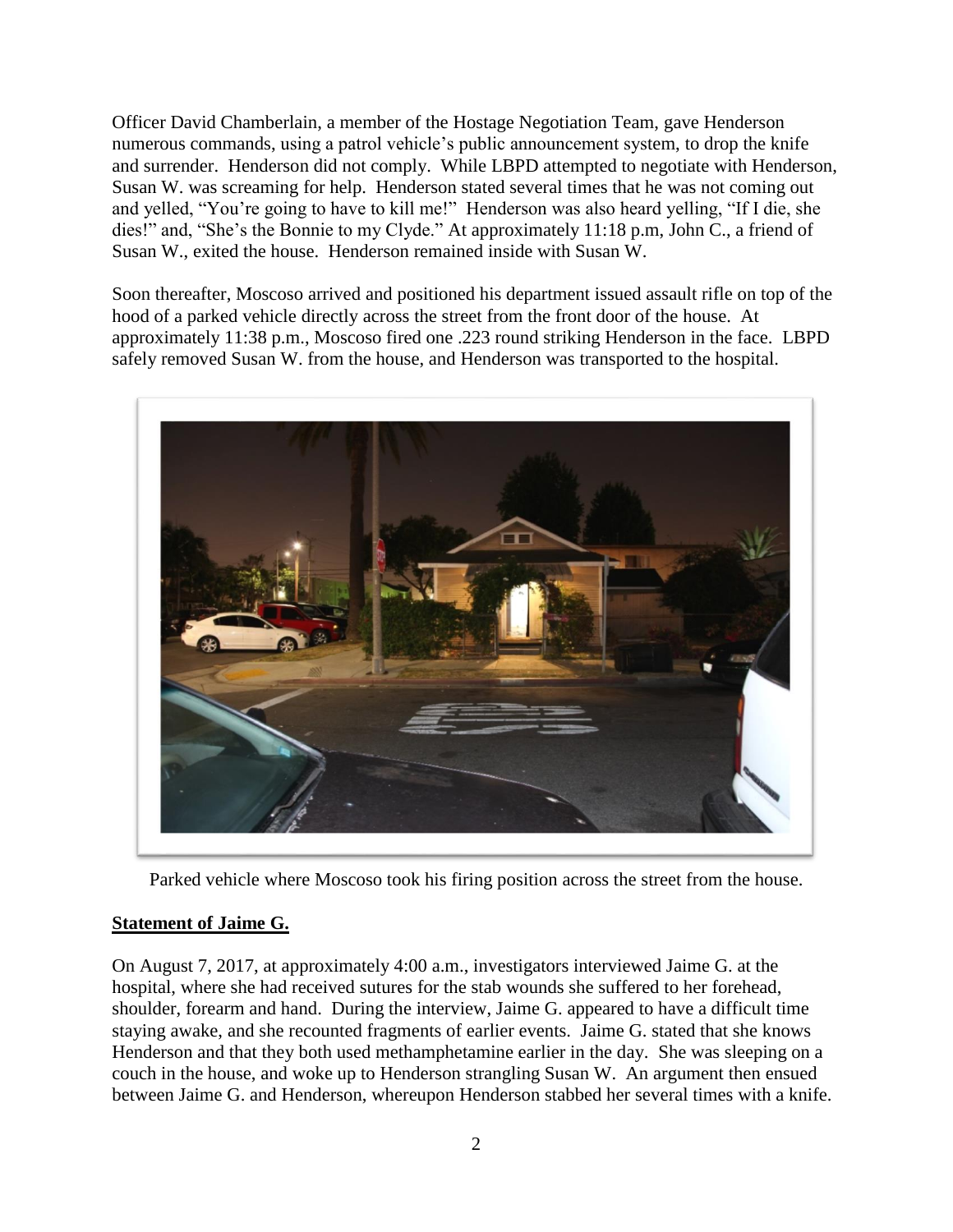#### **Statement of Susan W.**

On August 7, 2017, at approximately 4:42 a.m., investigators interviewed Susan W. at the police station. Susan W. stated that she and Henderson were using methamphetamine earlier in the day.<sup>1</sup> Susan W. stated that Henderson strangled her at her house and cut the left side of her neck with a piece of broken mirror, below her ear.<sup>2</sup> Susan W. recounted that they were in the house when the police arrived, and that Henderson was holding her for "three hours" before "they shot him." Susan W. stated she believed that Henderson was going to kill her.

### **Statement of John C.**

John C. was also interviewed at the police station and stated that he did not know Henderson prior to this evening. John C. was sleeping in the bedroom of Susan W.'s house when Henderson woke him up. Henderson was armed with a knife, "held him hostage" for two to three hours, and threatened to kill him. Henderson called John C. a "white piece of shit," punched him in the face, and kicked him in the back of the head. John C. heard the police commands through the open front door of the house, and heard Henderson shouting to the police that he was not going to let him and Susan W. leave.

#### **Statement of Officer Moscoso**

In his written report, Moscoso recounted that he was working uniformed patrol when he responded to an assault with a deadly weapon call near the area of 9th Street and Washington Place. While en route, Moscoso heard updates on his police radio. A sergeant indicated that a woman at the scene had been stabbed in the head and shoulder. The sergeant also advised that officers heard screaming coming from inside 856 Washington Place and that a man was armed with a knife, and holding it to the throat and head of a woman.

Prior to arriving at the scene, Moscoso learned that another man had exited the house, and police believed that Henderson and his hostage, Susan W., were the only remaining occupants. Moscoso arrived at the scene, parked his police vehicle, and retrieved his service rifle.

Moscoso positioned himself behind a parked vehicle directly across the street from the front door of the house. He rested the magazine of his rifle on the hood of the vehicle and looked through the unmagnified optic of his rifle. The front door of the house was open and light from inside illuminated the interior of the house. Also, a flashlight resting on the hood of the same parked vehicle pointed in the direction of the front door. Moscoso observed Henderson wrapping his left arm around Susan W.'s chest, with her arms hanging at her sides and her head slumped forward and canted to the left. Moscoso believed Henderson was holding her up and he feared that she was already severely injured. Moscoso observed Susan W. occasionally lift her head or arms, indicating she was alive.

An officer standing next to Moscoso reiterated that Henderson had already stabbed a woman and was holding Susan W. hostage. He told Moscoso that Henderson kept saying that he was going

 $\overline{a}$ 

 $1$  During the interview, Susan W. often spoke incoherently and made numerous bizarre statements.

<sup>2</sup> Susan W. did not have any observable injuries to her neck.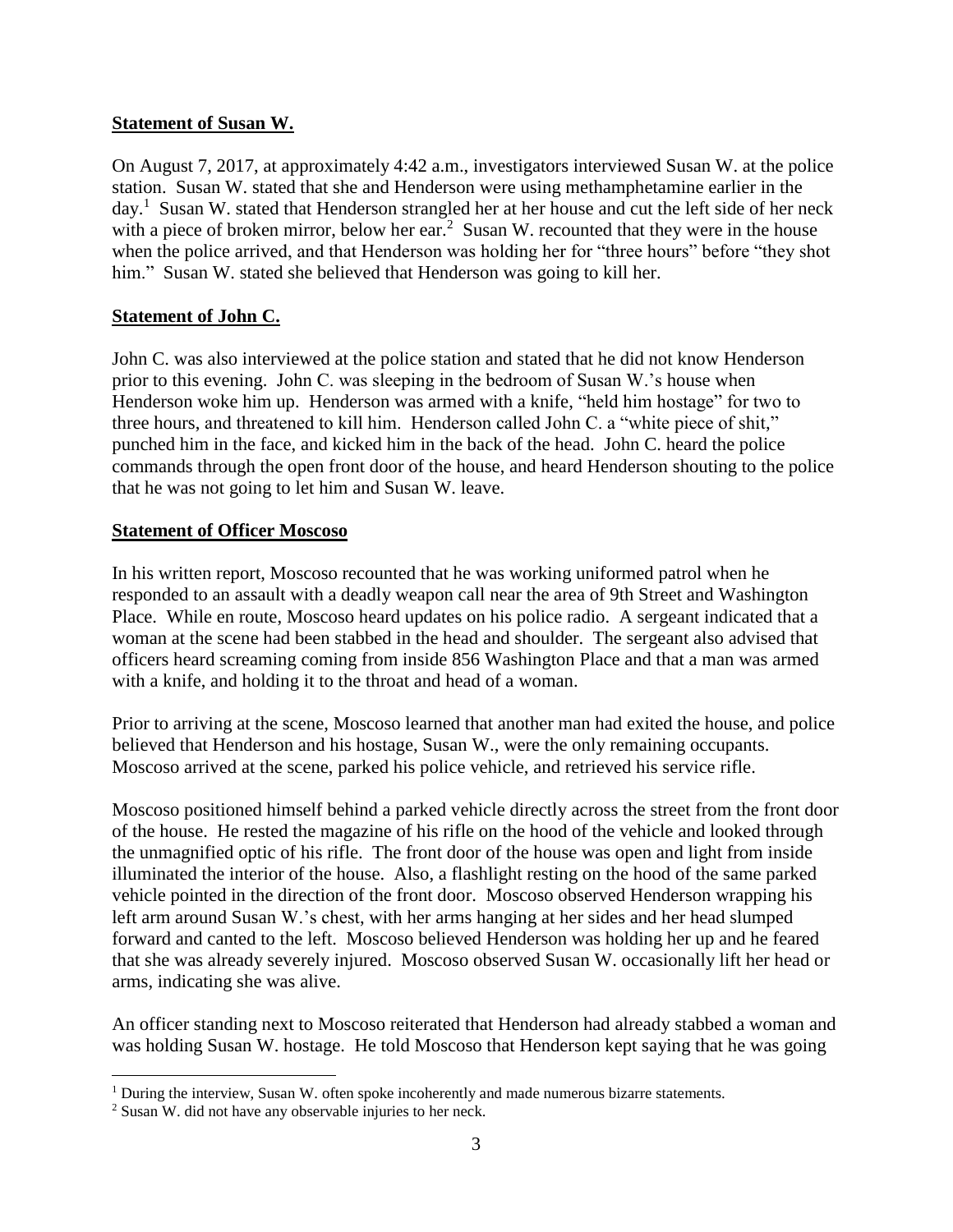to kill her, and that Henderson was holding a knife in his right hand. While looking through the optic of his rifle, Moscoso saw Henderson clenching what he believed to be a knife in his right hand. Henderson would occasionally raise his closed fist to Susan W.'s neck, resting his thumb just under her chin, and placing the blade of the knife against the skin of her neck. Henderson kept his left cheek pressed against her right cheek. Moscoso heard Henderson yell, "I'm going to kill her! You're going to have to kill me! I'm not coming out!" Moscoso believed that Henderson was going to kill Susan W.

As Moscoso continued to observe Henderson and Susan W. through his optic, he saw Henderson momentarily create some space between his head and Susan W.'s head. Moscoso fired his rifle one time at Henderson's head, striking him in the face and causing him to immediately fall.



View from inside the bedroom facing the open front door and across the street where Moscoso took his firing position.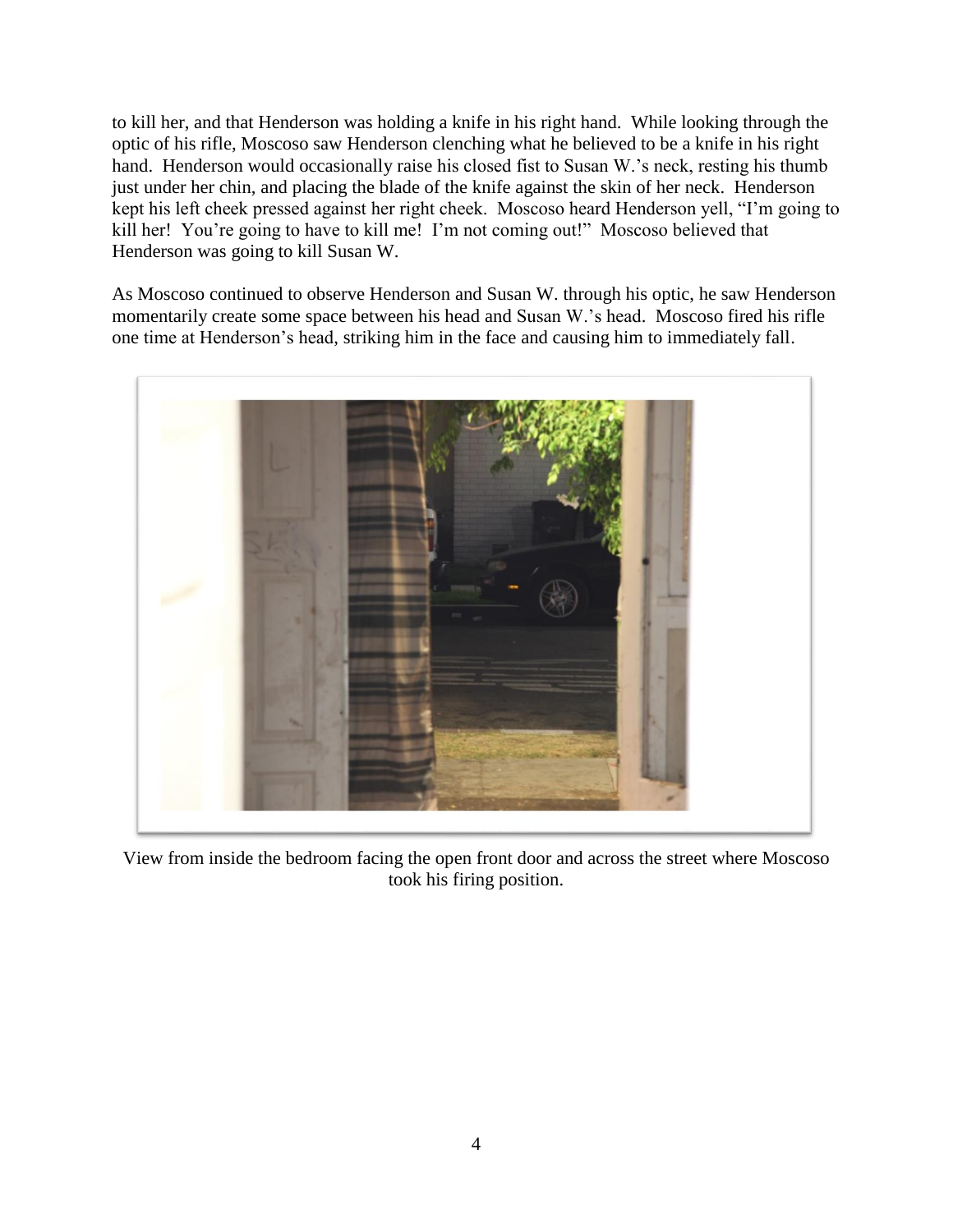## **Other Evidence**

Several pieces of broken glass/mirror covered in blood were photographed inside the bedroom where Henderson was shot.<sup>3</sup> No knife was recovered inside the bedroom.



Henderson sustained a gunshot wound to the face between his upper lip and nostril, and survived his injuries. Henderson is charged in case number NA107071 with attempted murder, false imprisonment, and assault with a deadly weapon.

Henderson's blood was obtained and a toxicology drug screen examination revealed the presence of amphetamines, cocaine, and cannabinoids.

# **LEGAL ANALYSIS**

In protecting himself or another, a person may use that amount of force which he believes reasonably necessary and which would appear to a reasonable person, in the same or similar circumstances, to be necessary to prevent imminent injury. *CALCRIM No.* 505.

In California, the evaluation of the reasonableness of a police officer's use of deadly force employs a reasonable person acting as a police officer standard, which enables the jury to evaluate the conduct of a reasonable person functioning as a police officer in a stressful situation. *People v. Mehserle* (2012) 206 Cal.App.4th 1125, 1146.

 $\overline{a}$ <sup>3</sup> The scissors at scene was left behind by medical personnel providing aid to Henderson.